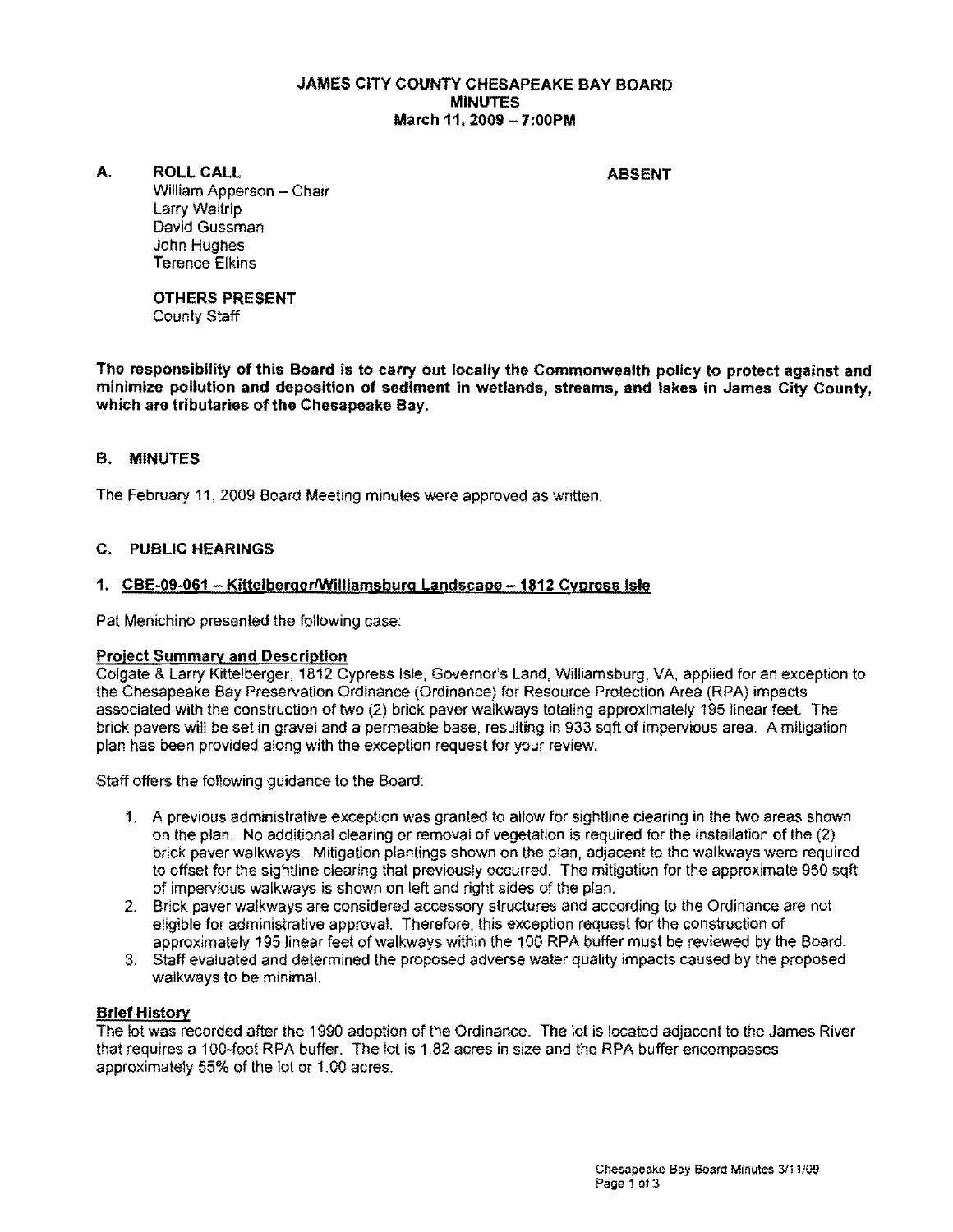## **Water Quality Impact Assessment (WQIA)**

Under Section 23-14 of the amended Ordinance, a WOIA must be submitted for any proposed land disturbing activity resulting from development or redevelopment within the RPA. The applicant has submitted a WQIA for this project that proposes to mitigate for the impacts to the RPA by planting (12) native understory trees and (9) native shrubs within the RPA buffer The mitigation plan exceeds the typical RPA mitigation requirements of the County.

The owners have submitted the required information as outlined in the James City County Water Quality Impact Assessment Guidelines. The Board is to determine whether or not the proposed development is consistent with the spirit and intent of the Ordinance and make a finding based upon the criteria outlined in Section 23-14(c) of the Ordinance:

#### Recommendations

Staff recommends approval of the exception request for the proposed brick paver walkways with the following conditions:

- 1. Full implementation of the proposed mitigation plan shall be guaranteed through the provisions of the Ordinance contained in Sections 23-10(3) d. and 23-17(c) where installation of the plant material is required prior to the certificate of occupancy or through a form of surety satisfactory to the County Attorney.
- 2. The size of the native trees shall be 1"-1  $\frac{1}{2}$ " caliper, 6"-7' tall and shrubs planted shall be a minimum of 3-5 gallon container size (18" to 36" tall). All vegetation shall be native species approved by the Environmental Division.
- 3. The brick paver walkways shall not be installed upon the sand beach area or within the area identified on the plan as shoreline maintenance easement. The applicant shall obtain additional approvals of all other regulatory agencies that may have jurisdiction, including a James City County Building Permit.
- 4. This approval shall become null and void if construction has not begun by March 11, 2010. An extension can be requested in writing at least 2 weeks prior to the expiration date

All recommendations adopted by the Board must be incorporated into the site plans for the project, which then must be approved by the Environmental Division before construction can begin. If the Board grants the exception, the proposed mitigation plan is in accordance with the standard mitigation requirements for impervious surfaces.

Mr. Hughes asked for and Mr. Menichino provided clarification of the 50 and 100-foot buffer demarcations.

Mr. Apperson opened the public hearing.

a. Aaron Williams, Williams Landscape and Design, described the permeable pavers that would be used for construction of the walkways.

Mr. Waltrip stated the demonstrations he had seen on these pavers were impressive for reducing run off.

Mr. Elkins asked if these pavers required maintenance.

A. Aaron Williams stated the maintenance was minimal.

Mr. Apperson closed the public hearing as no one else wished to speak.

Mr. Hughes stated it was a very good plan and the access to the water was done in a very responsible manner.

Mr. Elkins stated he was in agreement with staff's approval of the plan.

Mr. Hughes made a motion to adopt the resolution granting the Chesapeake Bay Exception for case number CBE-09-061 on tax parcel #4321400010.

The motion was approved by a 5-0 vote.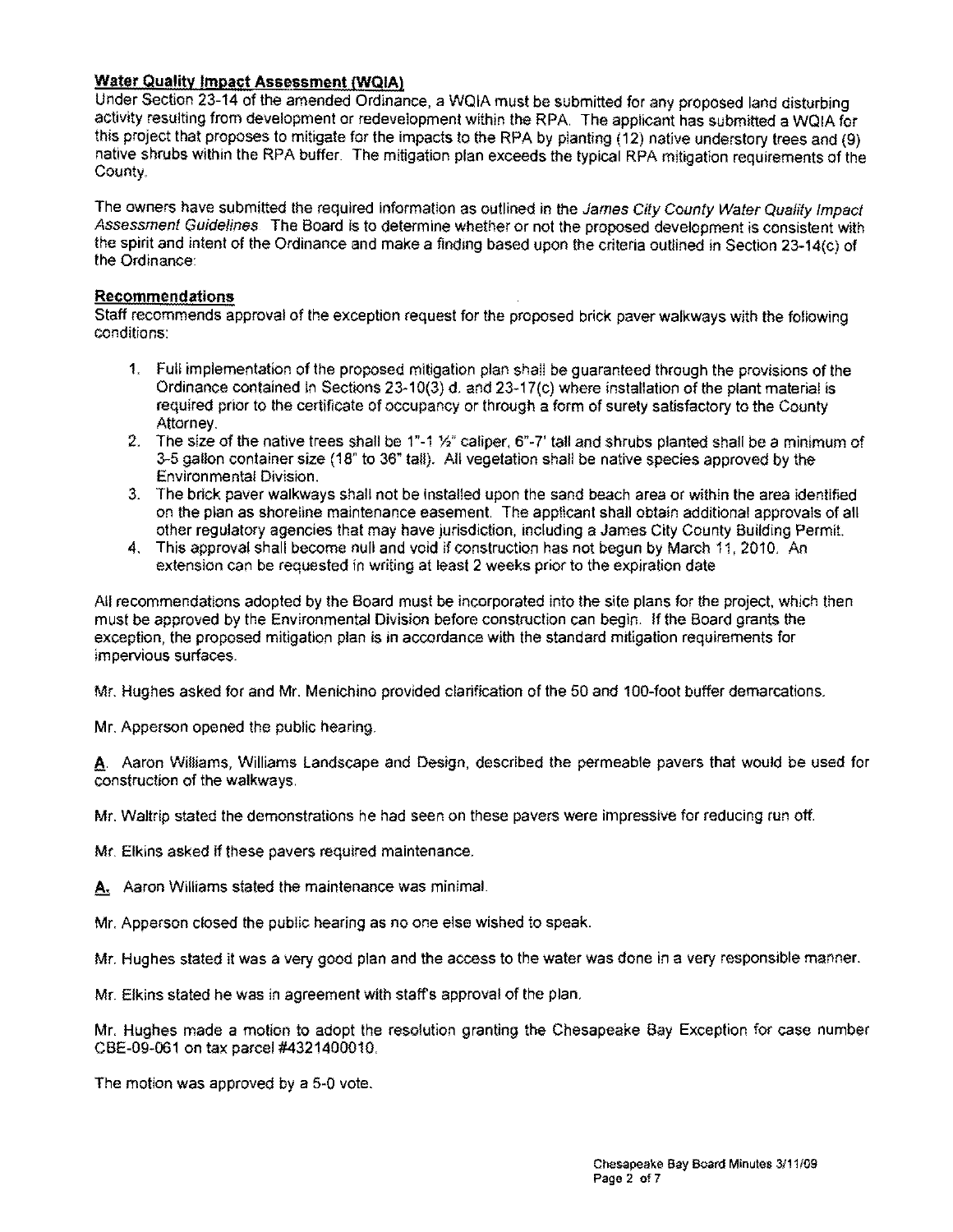## 2. **CBV.09·006 - APPEAL· Drummond** -165 Indian **Circle cont from 12110108 and 2111109**

Pat Menichino presented the following memo to the Board:

Mr. George F. Drummond, 165 Indian Circle, filed an appeal to James City County's Chesapeake Bay Board on October 2S, 200S. Mr. Drummond was appealing a Notice of Violation and an administrative order issued by the County on October 21, 2008. The Notice of Violation ordered the removal of unauthorized fill, concrete driveway, and retaining wall installed within the Resource Protection Area (RPA) buffer located on his property. Staff reviewed the unauthorized encroachments and estimated the following RPA impacts: concrete driveway -500 sqft, fill - SOO sqft, and retaining wall - 55 linear feet.

On February 11, 2009, the Board was presented case CBV-09-006, an appeal by Mr. George F. Drummond requesting relief from the administrative order issued by the County. Mr. Lambert B. Logan from Technical Services Group on behalf of Mr. Drummond requested and the Board granted a deferral of the case until March 11,2009.

Staff met with Mr. Drummond and his consultant onsite to review the existing conditions and encroachments. Following that meeting a proposed mitigation plan was developed and submitted to the Environmental Division (Division) on February 27,2009 for consideration by the Board on March 11,2009.

Staff reviewed the mitigation proposal and offered the following information to the Board for consideration:

- 1. The original administrative exception granted by the Division allowed up to 400 sqft of new concrete driveway pad to be installed to service the new attached garage. This exception also required the removal of approximately 175 sqft of existing concrete drive.
- 2. The new mitigation plan offers to remove 250 sqft of existing concrete driveway now shown and identified as "Area 1 - Concrete Demo". This is the same area identified in the original exception proposal as 175 sqft. The net result will be 75 sqft of additional concrete removed. Staff originally estimated that approximately 500 sqft of unauthorized concrete pad was installed so there would still be a net increase of 425 sqft of unauthorized concrete remaining.
- 3. A second area shown and identified on the new mitigation plan as "Area 2 Concrete Demo 215 SF" is not presently proposed for removal. If "Area 2" were to be removed a further reduction in unauthorized impervious area would result in a minimal net increase of 210 sqft overall  $(425 - 215 = 210)$ .
- 4. The original exception required the installation of a 100 sqft bio-retention/rain garden planted with native plants and the installation of  $(6)$  native canopy trees,  $(12)$  native understory trees and  $(18)$  native shrubs within the RPA buffer to offset for the water quality impacts generated by the authorized impervious areas. The new mitigation plan proposes an increase of onsite bio-retention/rain gardens to offset any adverse water quality impact from additional impervious areas not previously treated. Approximately 930 sqft of bio-retention/rain gardens are now proposed vs. 100 sqft originally required, resulting in a net increase of 830 sqft.
- 5. The 55 linear feet of unauthorized retaining wall is proposed to remain in place. It will be incorporated into a bio·retention facility shown and identified as "BIO AREA 2" on the new mitigation plan.
- 6, The approximate 800 sqft of unauthorized fill is proposed to remain in place.
- 7. The increase in bio-retention areas (830 sqft) if properly installed, will have a beneficial effect on water quality on this property.

Section 23-17(b) Appeals; states: In rendering its decision, the board shall balance the hardship to the property owner WIth the purpose, intent, and objectives of the Ordinance, The board shall not decide in favor of the appellant unless it finds:

- 1. The hardship is not generally shared by other properties in the vicinity;
- 2. The Chesapeake Bay, its tributaries and other properties in the vicinity will not be adversely affected; and
- 3. The appellant acquired the property in good faith and the hardship is not self- inflicted,

Should the board vote to grant the appeal, staff offered the following recommendations and guidance for the Board's consideration.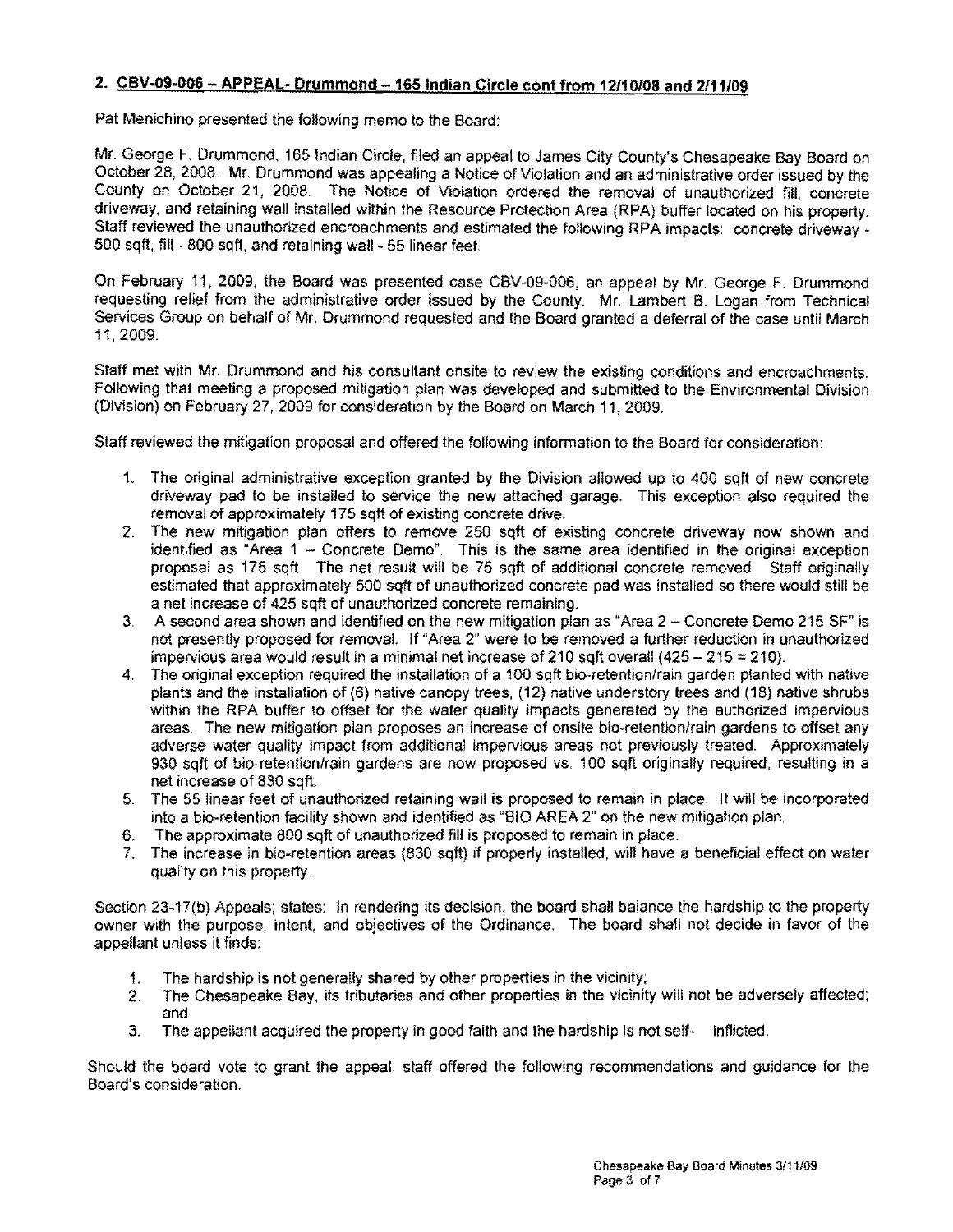- 1. The linear nature of bio-retention "Area 1" requires an increase in the number of native plantings for adequate vegetative absorption. The number of plants required for bio-retention areas should equal one nalive plant for each 10-20 sqft of bio-retention area. The size of plant material should be 3-5 gallon container size shrubs and trees 6-7 feet in height.
- 2. The removal of the concrete pad identified as "Area 2 Concrete Demo- 215 SF" should be required as part of the proposed mitigation plan. A layer of 4" deep gravel may be installed in lieu of this concrete pad.
- 3. A revised "Mitigation & Restoration Plan, for 165 Indian Circle", incorporating the above changes must be submitted to the Division for approval within 30 days of Board approval.
- 4. A Chesapeake Bay Restoration Agreement must be executed, along with surety in the amount of \$4,000.00 submitted to the County in a form acceptable to the County Attorney, to guarantee the full implementation of the "Mitigation & Restoration Plan for 165 Indian Circle".

Mr. Gussman asked for clarification on the location of the original 175-sqft pad to be removed and the location of the approved 400 sqft of concrete.

Mr. Menichino pointed to an area on the right side of the displayed site plan and stated staff had estimated this concrete pad to be 175 sqft but the applicant described it as 250 sqft and agreed to remove it in the new plan. He also pointed to the large concrete area by the garage and stated the applicant had installed approximately 500 sqft more than the approved 400 sqft. To clarify, he displayed a site plan that showed the excess concrete and the retaining wall.

Mr. Elkins asked if the retaining wall would have been needed if the original plan had been followed.

Mr. Menichino stated it was staffs opinion the wall would not have been needed with the approved 400 sqft. He stated the proposal the applicant was now offering was for removal of only the small 250-sqft pad and additional mitigation in bio-retention areas to offset the remaining impervious areas.

Mr. Waltrip stated he believed the bio-retention ponds would work well for this project.

**A.** George Drummond. applicant, stated he requested the deferral at the first meeting because he had not been aware of the contents of the memorandum to the Board that he felt attacked his character and was biased against him. He stated he had always been trying to follow the required procedures. He then presented the following chronological history of events to the Board:

- March 2004 Prior to purchase of home. visited Code Compliance for requirements to build a garage and driveway.
- May 2004  $-$  Closed on purchase of home.
- September 2004 Obtained first set of plans and material list from Home Depot.
- October 2004 Called Miss Utility for inspection prior to excavation.
- April 2005 Visited Code Compliance to obtain a permit for the driveway and was informed a permit and drawings were not required. He was advised to check with the Zoning Department. They stated he could build up to property line.
- May 2005 Started construction of driveway.
- October 2005 Driveway was completed.
- August 2006 Called Miss Utility to re-inspect property prior to excavation.
- October 2005 Visited Code Compliance to obtain a building permit for patio enclosure and garage and was required to order a soil test for garage and patio enclosure prior to issuance of permit.
- November 2005 Applied for building permit and was advised the Environmental Department would have to inspect the property. Received an ok on permit for the patio but was advised a permit for the garage would have to be approved by Chesapeake Bay Board at a public hearing. Filed an application for and paid hearing fee.
- December 2006 Inspector from Environmental Department came out to inspect the patio enclosure and stated if garage was attached to the house it would not have to be approved by the Chesapeake Bay Board. Because the house was built in 1974. approval for an attached garage could be handled in· house. I withdrew application to the Chesapeake Bay Board on advice from the Environmental Inspector.
- February 11, 2008 Applied for a permit for garage. Plan was approved by Code Compliance, Zoning, and Environmental for a 1,624 sqft garage (28' X 58').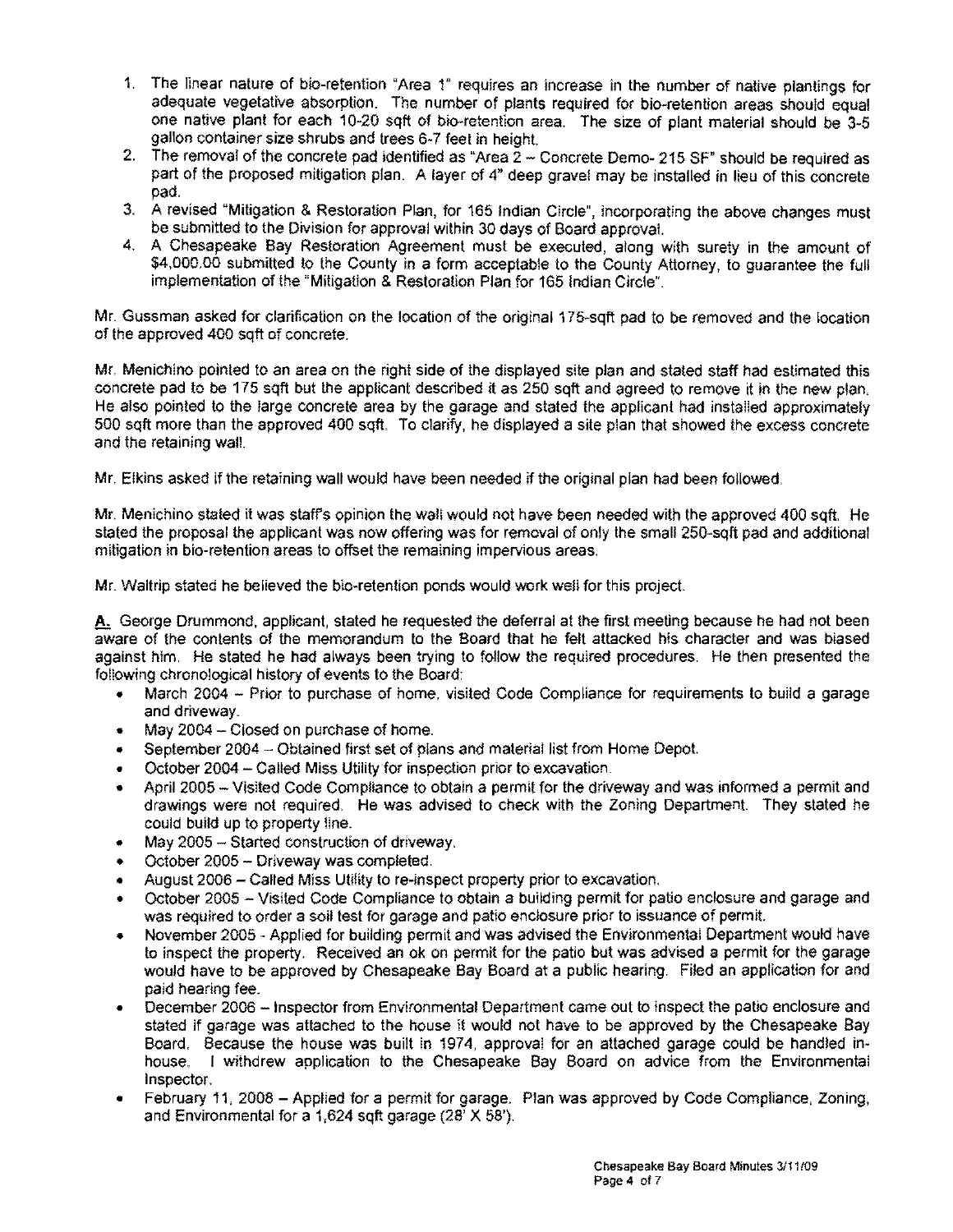- Approximately February 15, 2008 Voluntarily downsized garage to 960 sqft (24' X 40') due to appearance on lot after staking out corners.
- Prior to February 20, 2008 Received call from Code compliance stating an issued existed from Environmental regarding by permit I agreed to meet with Tom Coghill from Code Compliance and Scott Thomas and Patrick Menichino from Environmental,
- Approximately February 20, 2008 Meeting was held. The issue was my existing driveway. Environmental stated they had not been aware of the driveway. I stated the driveway had been in existence for approximately 3 years and existed prior to the permit for the patio enclosure. Environmental was aware of it because they inspected the patio enclosure.
- After a heated discussion I was informed I would have to tear up the existing driveway, be issued a code violation and the approved permit for the garage would be revoked. To resolve the issue, under duress, I agreed to a mitigation plan to avoid future problems.
- February 21, 2008 Signed agreement for mitigation and called Miss Utility for inspection.
- October 20, 2008 Called for framing inspection. Inspector informed me I qualified for a final inspection of the garage but approval would have to come from Environmental prior to the final inspection. The inspector noticed the retention facility (retaining wall) and stated I needed a permit for construction unless the grade was 2 feet or less.
- He suggested I call Environmental to see if they would agree to evening out the grade with rip-rap because it had been done in other situations. I called Environmental and explained the situation to Mr. Menichino. He stated he could meet with me late in the afternoon. I gave him my cell number and asked that he call me prior to visiting the property due to my wife's illness.
- Within 1 *Y,* hours Mr. Menichino and Mr. Thomas came by to inspect the property without calling me to be present during the inspection.
- October 22, 2008 Received a certified letter dated October 21, 2008 regarding code violations.

He stated the SIZe of the area outside the garage was increased because he needed enough room to turn a vehicle around and he installed the retaining wall as the bio-retention facility to prevent erosion. He stated he had every intention of completing the mitigation but thought it did not have to be completed until 30 days after he received the certificate of occupancy (CO) on the garage. He also felt the \$4,000 surety requirement was excessive and asked the Board to remove this condition.

§. Lambert Logan, P.E. with Technical Services Group, stated he had prepared the proposed mitigation plan and it greatly increased the amount of impervious area being treated.

Mr. Waltrip asked if the Technical Services Group was involved when the initial mitigation plan was created or if Mr. Drummond made the decisions himself. He also asked about the change in square footage of the garage and driveway.

Mr. Gussman asked for clarification on staff's recommendation for plantings in the area identified as bioretention area 1.

Mr. Menichino stated because of the linear nature of this bio-retention facility the proposed number of plantings was not sufficient to provide the necessary water quality therefore staff was requesting an increase in the number of plantings in this area.

A. Mr. Drummond stated he did not hire an engineer until after he received the Notice of Violation. He did not object to the additional plantings only to removal of the driveway turn around area. He displayed a copy of the original site plan and building permit and stated he wanted it on record that he received approval and a building permit for the larger garage on February 11, 2008. The size of the garage was then decreased by approximately 700 sqft and the driveway was increased by approximately 300 sqft not including the turn around.

Mr. Menichino advised the Board to consider that the violation being appealed was for the installation of excess concrete and a retaining wall not depicted on the site plan or corresponding administrative exception agreed to and signed by the applicant on February 21, 2008.

Mr. Apperson closed the public hearing as no one else wished to speak.

Mr. Elkins asked staff if the change in the size of the garage was significant.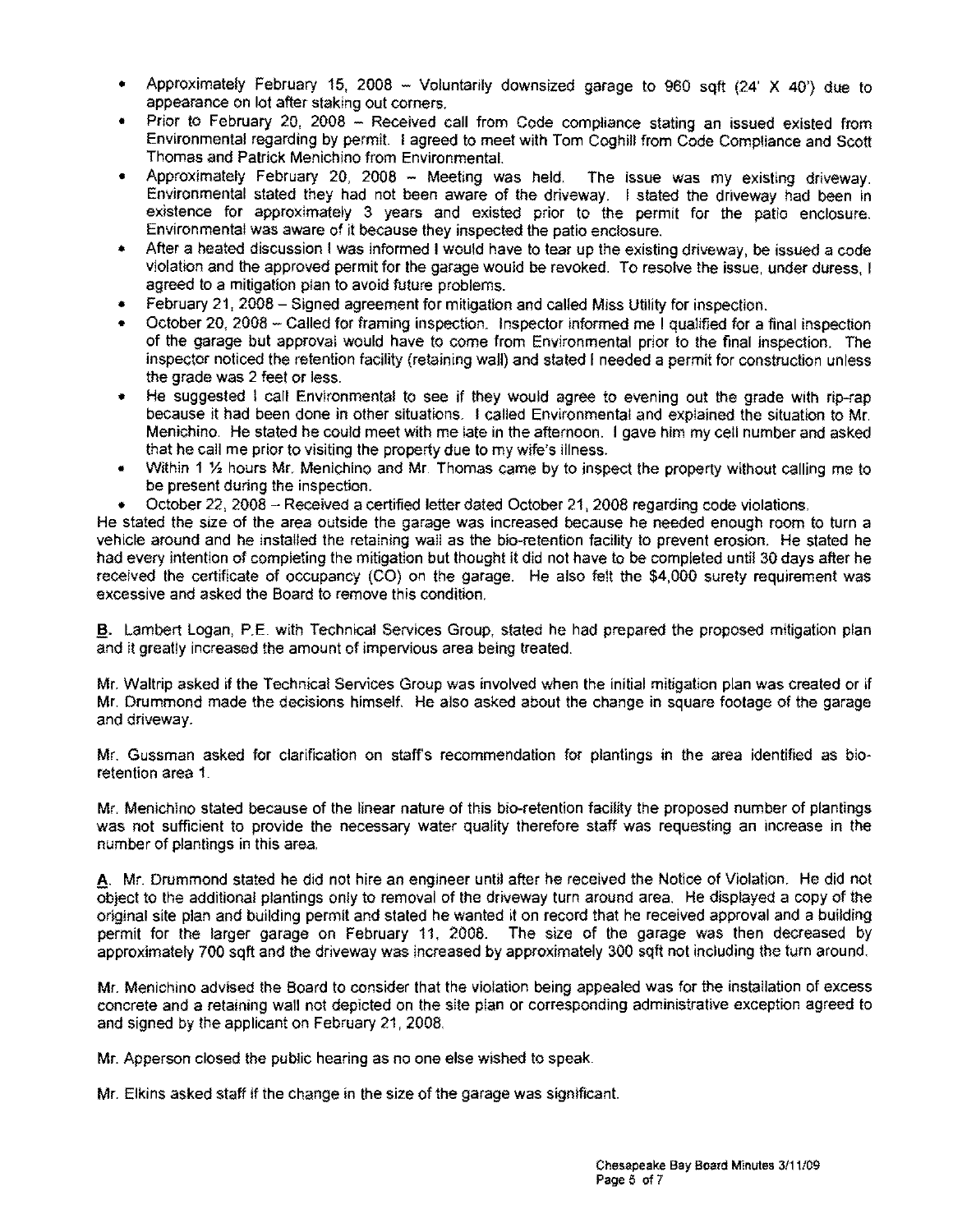Scott J Thomas, Environmental Director and Secretary to the Board, advised the Board that staff had reached an agreement with Mr. Drummond of February 21, 2008 to allow 400 sqft of unauthorized driveway to remain in place if he agreed to remove a shed. remove a 175 sqft section of concrete, and install a 10' X 10' bio-retention facility for mitigation. Only the shed has been removed and approximately 500 sqft of additional concrete and a retaining wall have been installed.

Mr. Gussman stated he felt the appeal should be granted with staff recommendations number 1- Additional plantings added to bio-retention, and number 3-Submittal of a revised "Mitigation 8. Restoration Plan within 30 days.

Mr. Hughes asked why the removal of the 250 sqft of concrete in area 1 was not in staff recommendations.

Mr. Menichino stated removal of this concrete was already in the applicant's proposal. If the Board wanted to specify removal of this concrete they should also specify installation of all the original plantings.

Mr. Elkins stated the original plan approved by staff and agreed to by the applicant offered a reasonable compromise between the desires of the applicant and the protection of the Chesapeake Bay. The applicant exceeded the provisions of this plan and therefore according to the Ordinance the hardship is self-inflicted and is shared by other property owners in the vicinity who might also encroach into the RPA for a similar purpose. He recommended granting the appeal only if all of staffs recommendations are included.

Mr. Apperson stated he agreed with Mr. Elkins comments and he supported staffs recommendations.

Mr. Hughes stated the extra concrete is already in place and the plan submitted by the applicant proposes more than the required treatment of this impervious area to offset any adverse impact to water quality. He suggested staff's recommendations be changed to require removal of the 250 sqft of concrete in area1.

Mr. Gussman made a motion to adopt the resolution granting the appeal for Chesapeake Board case number CBV-09-006 on Tax Parcel #5920200045 with the following conditions:

- The linear nature of bio-retention "Area 1" requires an increase in the number of native plantings for adequate vegetative absorption. The number of plants required for bio-retention areas should equal, 1 native plant for each 10-20 square feet of bio-retention area. The size of plant material should be shrubs 3-5 gallon container size and trees 6-7 feet in height.
- The removal of the concrete pad identified as "Area  $1 -$ Concrete Demo- 250 SF" should be required as part of the proposed mitigation plan.
- Installation of mitigation plantings of 6 native canopy tree, 12 native understory trees, and 18 native shrubs specified and approved on February 21, 2008. The size of plant matenal should be shrubs 3-5 gallon container size and trees 6-7 feet in height.
- A revised "Mitigation 8. Restoration Plan, for 165 Indian Circle", incorporating all of the above conditions must be submitted to the Environmental Division for approval within 30 days of Board approval,

The motion was approved by a 3-2 vote, AYE: Gussman, Hughes, Waltrip (3). NAY: Elkins, Apperson (2)

### D. BOARD CONSIDERATIONS

E. MATTERS OF SPECIAL PRIVILEGE - none.